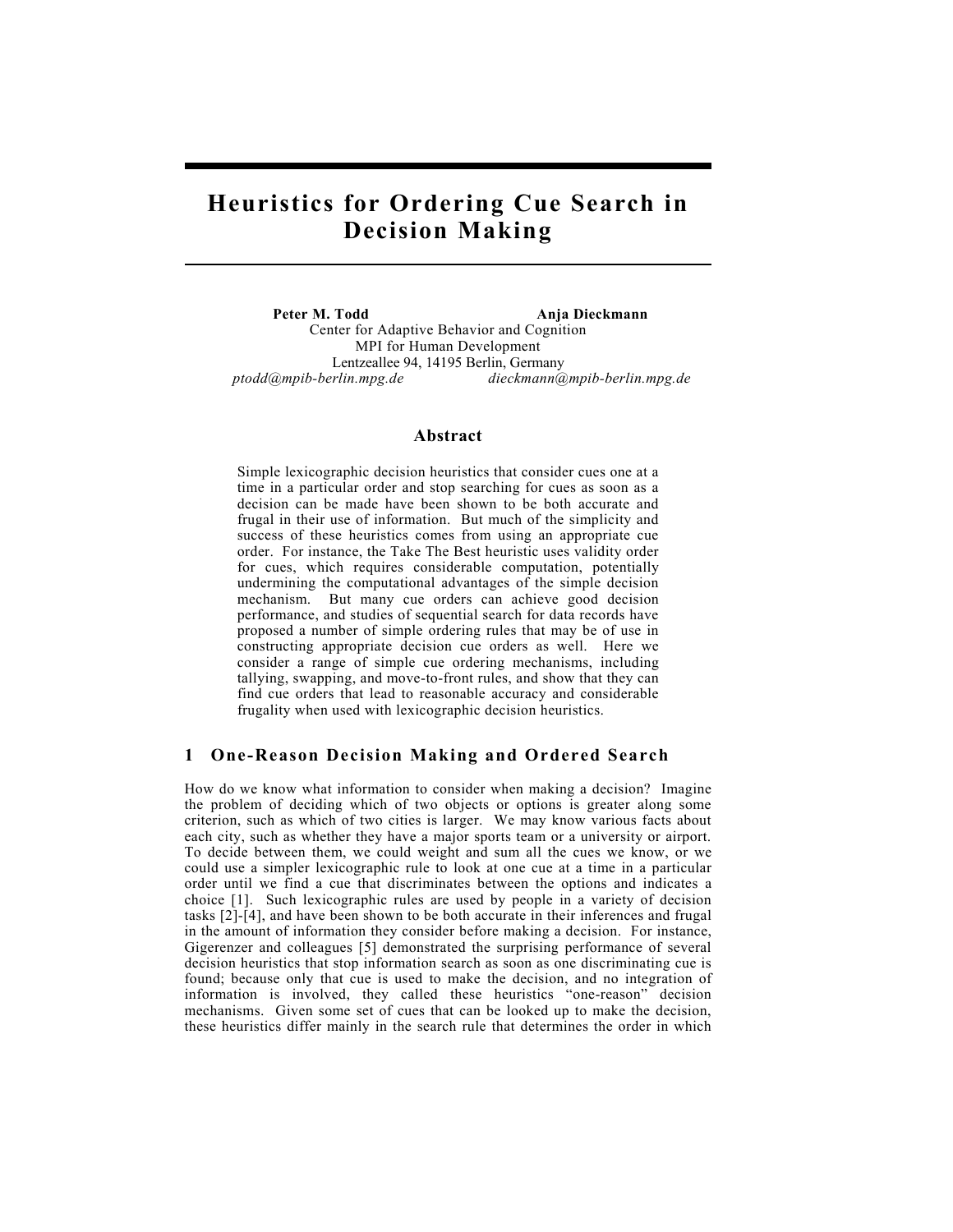the information is searched. But then the question of what information to consider becomes, how are these search orders determined?

Particular cue orders make a difference, as has been shown in research on the Take The Best heuristic (TTB) [6], [7]. TTB consists of three building blocks. (1) Search rule: Search through cues in the order of their validity, a measure of accuracy equal to the proportion of correct decisions made by a cue out of all the times that cue discriminates between pairs of options. (2) Stopping rule: Stop search as soon as one cue is found that discriminates between the two options. (3) Decision rule: Select the option to which the discriminating cue points, that is, the option that has the cue value associated with higher criterion values.

The performance of TTB has been tested on several real-world data sets, ranging from professors' salaries to fish fertility [8], in cross-validation comparisons with other more complex strategies. Across 20 data sets, TTB used on average only a third of the available cues (2.4 out of 7.7), yet still outperformed multiple linear regression in generalization accuracy (71% vs. 68%). The even simpler Minimalist heuristic, which searches through available cues in a random order, was more frugal (using 2.2 cues on average), yet still achieved 65% accuracy. But the fact that the accuracy of Minimalist lagged behind TTB by 6 percentage points indicates that part of the secret of TTB's success lies in its ordered search. Moreover, in laboratory experiments [3], [4], [9], people using lexicographic decision strategies have been shown to employ cue orders based on the cues' validities or a combination of validity and discrimination rate (proportion of decision pairs on which a cue discriminates between the two options).

Thus, the cue order used by a lexicographic decision mechanism can make a considerable difference in accuracy; the same holds true for frugality, as we will see. But constructing an exact validity order, as used by Take The Best, takes considerable information and computation [10]. If there are N known objects to make decisions over, and C cues known for each object, then each of the C cues must be evaluated for whether it discriminates correctly (counting up R right decisions), incorrectly (W wrong decisions), or does not discriminate between each of the N·(N-1)/2 possible object pairs, yielding C·N·(N-1)/2 checks to perform to gather the information needed to compute cue validities ( $v = R/(R+\hat{W})$ ) in this domain. But a decision maker typically does not know all of the objects to be decided upon, nor even all the cue values for those objects, ahead of time-is there any simpler way to find an accurate and frugal cue order?

In this paper, we address this question through simulation-based comparison of a variety of simple cue-order-learning rules. Hope comes from two directions: first, there are many cue orders besides the exact validity ordering that can yield good performance; and second, research in computer science has demonstrated the efficacy of a range of simple ordering rules for a closely related search problem. Consequently, we find that simple mechanisms at the cue-order-learning stage can enable simple mechanisms at the decision stage, such as lexicographic one-reason decision heuristics, to perform well.

## 2 Simple approaches to constructing cue search orders

To compare different cue ordering rules, we evaluate the performance of different cue orders when used by a one-reason decision heuristic within a particular well-studied sample domain: large German cities, compared on the criterion of population size using 9 cues ranging from having a university to the presence of an intercity train line [6], [7]. Examining this domain makes it clear that there are many good possible cue orders. When used with one-reason stopping and decision building blocks, the mean accuracy of the 362,880 (9!) cue orders is 70%, equivalent to the performance expected from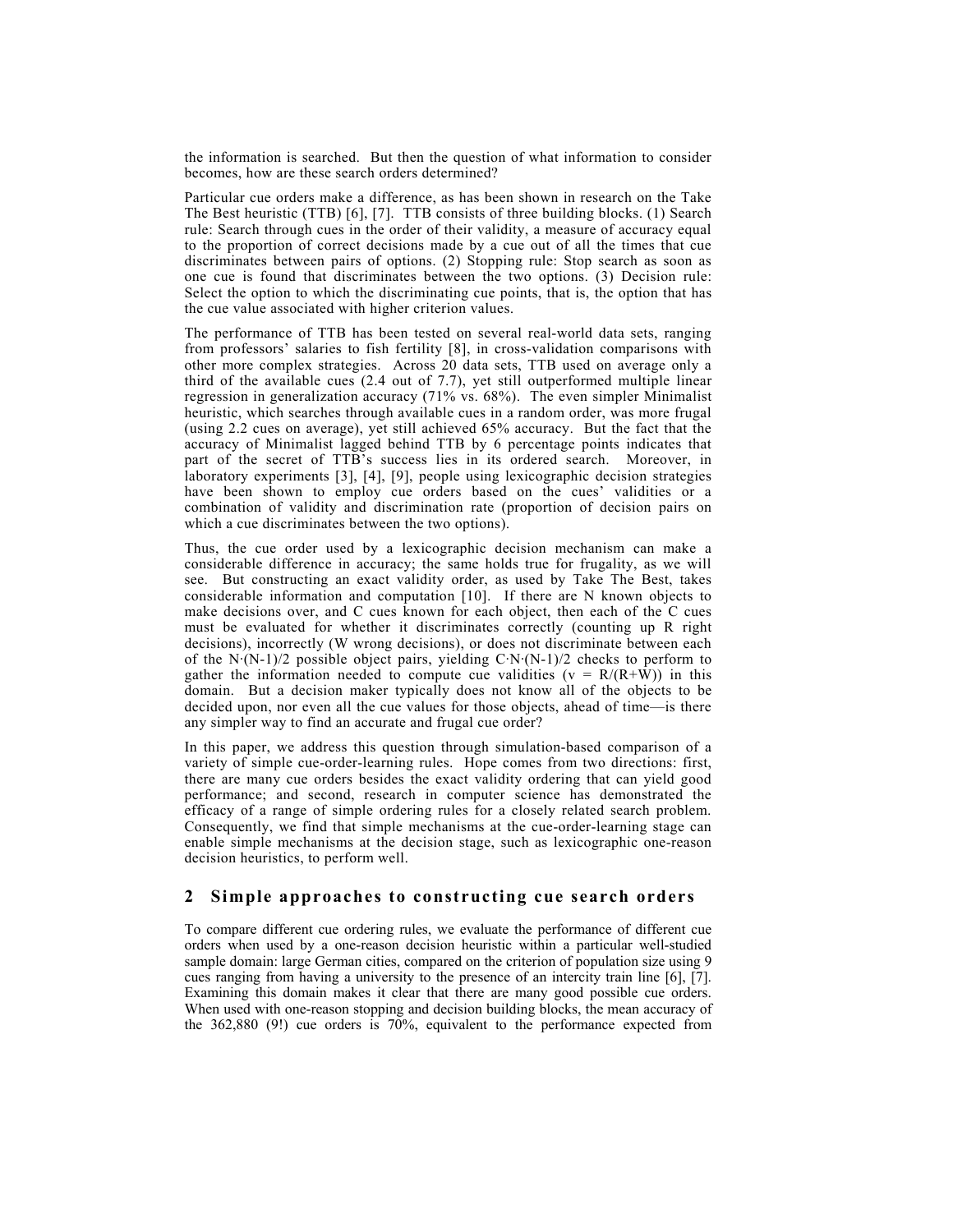Minimalist. The accuracy of the validity order, 74.2%, falls toward the upper end of the accuracy range (62-75.8%), but there are still 7421 cue orders that do better than the validity order. The frugality of the search orders ranges from 2.53 cues per decision to 4.67, with a mean of 3.34 corresponding to using Minimalist; TTB has a frugality of 4.23, implying that most orders are more frugal. Thus, there are many accurate and frugal cue orders that could be found—a satisficing decision maker not requiring optimal performance need only land on one.

An ordering problem of this kind has been studied in computer science for nearly four decades, and can provide us with a set of potential heuristics to test. Consider the case of a set of data records arranged in a list, each of which will be required during a set of retrievals with a particular probability  $p_i$ . On each retrieval, a key is given (e.g. a record's title) and the list is searched from the front to the end until the desired record, matching that key, is found. The goal is to minimize the mean search time for accessing the records in this list, for which the optimal ordering is in decreasing order of  $p_i$ . But if these retrieval probabilities are not known ahead of time, how can the list be ordered after each successive retrieval to achieve fast access? This is the problem of self-organizing sequential search [11], [12].

A variety of simple sequential search heuristics have been proposed for this problem, centering on three main approaches: (1) transpose, in which a retrieved record is moved one position closer to the front of the list (i.e., swapping with the record in front of it); (2) move-to-front (MTF), in which a retrieved record is put at the front of the list, and all other records remain in the same relative order; and  $(\hat{3})$  count, in which a tally is kept of the number of times each record is retrieved, and the list is reordered in decreasing order of this tally after each retrieval. Because count rules require storing additional information, more attention has focused on the memory-free transposition and MTF rules. Analytic and simulation results (reviewed in [12]) have shown that while transposition rules can come closer to the optimal order asymptotically, in the short run MTF rules converge more quickly (as can count rules). This may make MTF (and count) rules more appealing as models of cue order learning by humans facing small numbers of decision trials. Furthermore, MTF rules are more responsive to local structure in the environment (e.g., clumped retrievals over time of a few records), and transposition can result in very poor performance under some circumstances (e.g., when neighboring pairs of "popular" records get trapped at the end of the list by repeatedly swapping places).

It is important to note that there are important differences between the selforganizing sequential search problem and the cue-ordering problem we address here. In particular, when a record is sought that matches a particular key, search proceeds until the correct record is found. In contrast, when a decision is made lexicographically and the list of cues is searched through, there is no one "correct" cue to find—each cue may or may not discriminate (allow a decision to be made). Furthermore, once a discriminating cue is found, it may not even make the right decision. Thus, given feedback about whether a decision was right or wrong, a discriminating cue could potentially be moved up or down in the ordered list. This dissociation between making a decision or not (based on the cue discrimination rates), and making a right or wrong decision (based on the cue validities), means that there are two ordering criteria in this problem—frugality and accuracy—as opposed to the single order—search time—for records based on their retrieval probability  $p_i$ . Because record search time corresponds to cue frugality, the heuristics that work well for the self-organizing sequential search task are likely to produce orders that emphasize frugality (reflecting cue discrimination rates) over accuracy in the cue-ordering task. Nonetheless, these heuristics offer a useful starting point for exploring cue-ordering rules.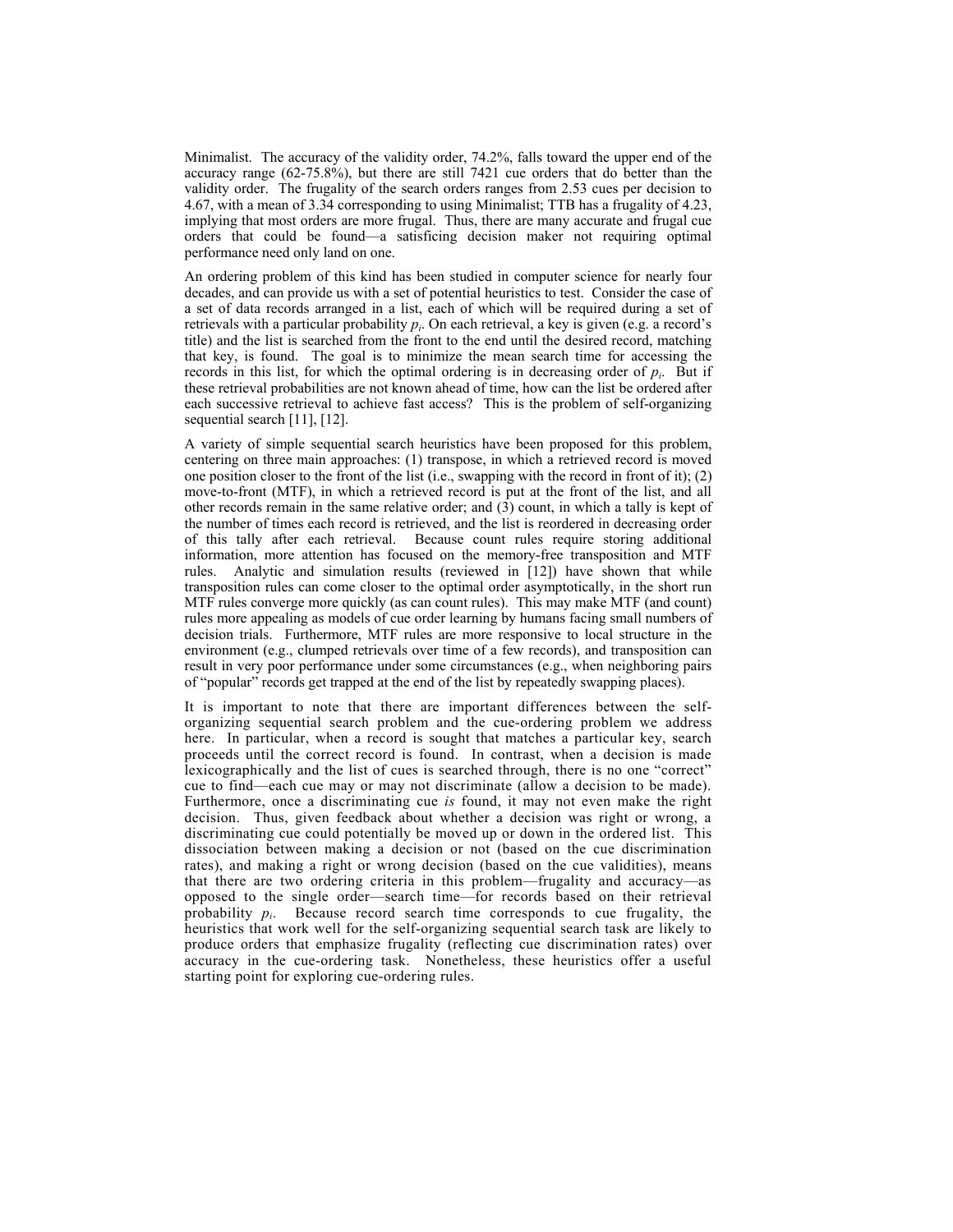#### 2.1 The cue-ordering rules

We focus on search order construction processes that are psychologically plausible by being frugal both in terms of information storage and in terms of computation. The decision situation we explore is different from the one assumed by Juslin and Persson [10] who strongly differentiate learning about objects from later making decisions about them. Instead we assume a learning-while-doing situation, consisting of tasks that have to be done repeatedly with feedback after each trial about the adequacy of one's decision. For instance, we can observe on multiple occasions which of two supermarket checkout lines, the one we have chosen or (more likely) another one, is faster, and associate this outcome with cues including the linesí lengths and the ages of their respective cashiers. In such situations, decision makers can learn about the differential usefulness of cues for solving the task via the feedback received over time.

We compare several explicitly defined ordering rules that construct cue orders for use by lexicographic decision mechanisms applied to a particular probabilistic inference task: forced choice paired comparison, in which a decision maker has to infer which of two objects, each described by a set of binary cues, is "bigger" on a criterion—just the task for which TTB was formulated. After an inference has been made, feedback is given about whether a decision was right or wrong. Therefore, the order-learning algorithm has information about which cues were looked up, whether a cue discriminated, and whether a discriminating cue led to the right or wrong decision. The rules we propose differ in which pieces of information they use and how they use them. We classify the learning rules based on their memory requirement—high versus low—and their computational requirements in terms of full or partial reordering (see Table 1).

| High memory load,                                                                                                                                                                                                                              | High memory load,                                                                                                                                                                                                             | Low memory load,                                                                                                                                                                                                                                                                        |
|------------------------------------------------------------------------------------------------------------------------------------------------------------------------------------------------------------------------------------------------|-------------------------------------------------------------------------------------------------------------------------------------------------------------------------------------------------------------------------------|-----------------------------------------------------------------------------------------------------------------------------------------------------------------------------------------------------------------------------------------------------------------------------------------|
| complete reordering                                                                                                                                                                                                                            | local reordering                                                                                                                                                                                                              | local reordering                                                                                                                                                                                                                                                                        |
| Validity: reorders cues<br>based on their<br>current validity<br>Tally: reorders cues<br>by number of<br>correct minus<br>incorrect decisions<br>made so far<br>Associative/delta rule:<br>reorders cues by<br>learned association<br>strength | Tally swap: moves<br>cue up (down) one<br>position if it has<br>made a correct<br>(incorrect) decision<br>if its tally of correct<br>minus incorrect<br>decisions is $\geq (\leq)$<br>than that of next<br>higher (lower) cue | Simple swap: moves<br>cue up one position<br>after correct decision,<br>and down after an<br>incorrect decision<br>Move-to-front (2 forms):<br>Take The Last (TTL):<br>moves discriminating<br>cue to front<br>TTL-correct: moves<br>cue to front only if it<br>correctly discriminates |

Table 1: Learning rules classified by memory and computational requirements

The validity rule, a type of count rule, is the most demanding of the rules we consider in terms of both memory requirements and computational complexity. It keeps a count of all discriminations made by a cue so far (in all the times that the cue was looked up) and a separate count of all the correct discriminations. Therefore, memory load is comparatively high. The validity of each cue is determined by dividing its current correct discrimination count by its total discrimination count. Based on these values computed after each decision, the rule reorders the whole set of cues from highest to lowest validity.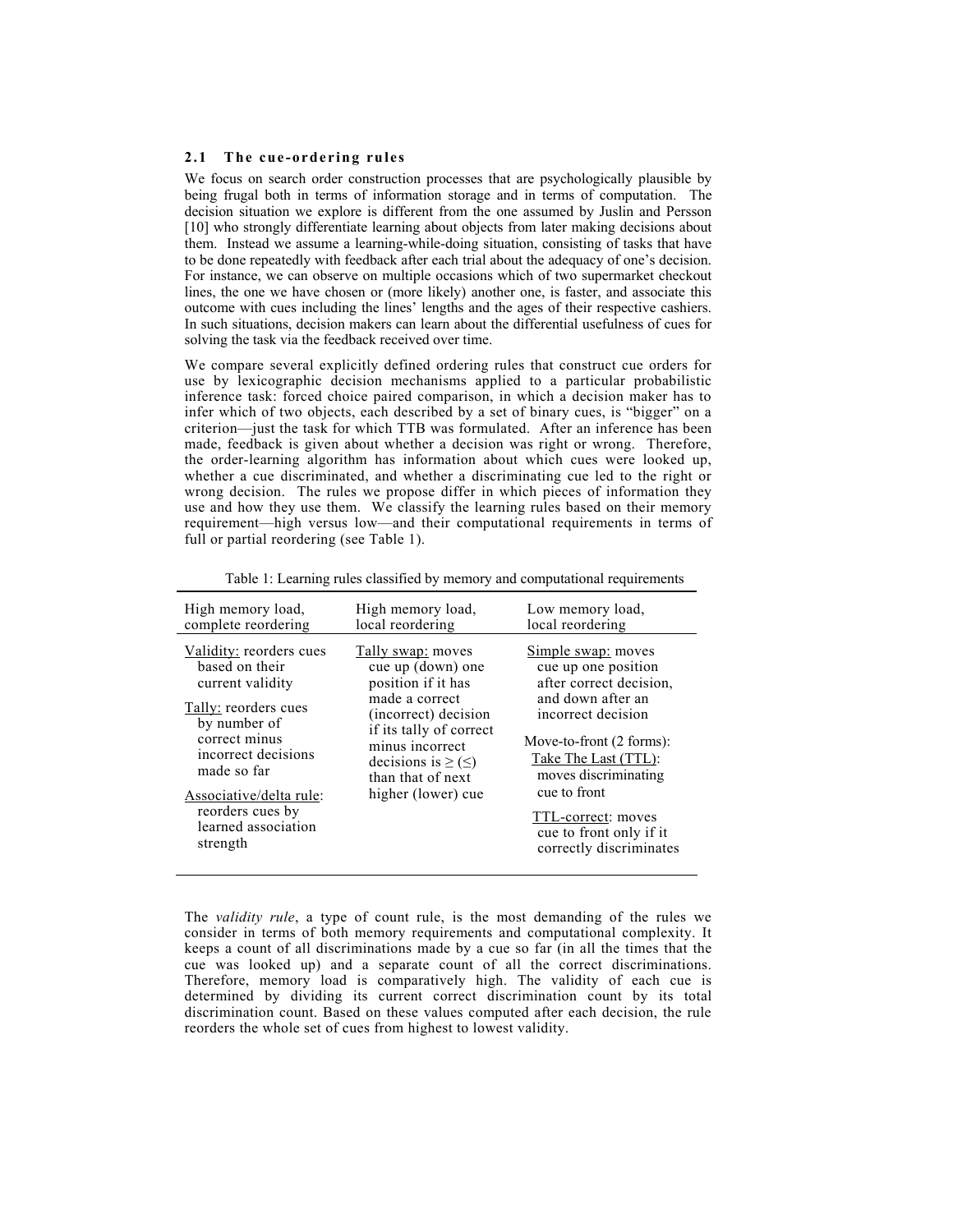The *tally rule* only keeps one count per cue, storing the number of correct decisions made by that cue so far minus the number of incorrect decisions. If a cue discriminates correctly on a given trial, one point is added to its tally, if it leads to an incorrect decision, one point is subtracted. The tally rule is less demanding in terms of memory and computation: Only one count is kept, no division is required.

The *simple swap rule* uses the transposition rather than count approach. This rule has no memory of cue performance other than an ordered list of all cues, and just moves a cue up one position in this list whenever it leads to a correct decision, and down if it leads to an incorrect decision. In other words, a correctly deciding cue swaps positions with its nearest neighbor upwards in the cue order, and an incorrectly deciding cue swaps positions with its nearest neighbor downwards.

The *tally swap rule* is a hybrid of the simple swap rule and the tally rule. It keeps a tally of correct minus incorrect discriminations per cue so far (so memory load is high) but only locally swaps cues: When a cue makes a correct decision and its tally is greater than or equal to that of its upward neighbor, the two cues swap positions. When a cue makes an incorrect decision and its tally is smaller than or equal to that of its downward neighbor, the two cues also swap positions.

We also evaluate two types of move-to-front rules. First, the Take The Last (TTL) rule moves the last discriminating cue (that is, whichever cue was found to discriminate for the current decision) to the front of the order. This is equivalent to the Take The Last heuristic [6], [7], which uses a memory of cues that discriminated in the past to determine cue search order for subsequent decisions. Second, TTLcorrect moves the last discriminating cue to the front of the order only if it correctly discriminated; otherwise, the cue order remains unchanged. This rule thus takes accuracy as well as frugality into account.

Finally, we include an associative learning rule that uses the delta rule to update cue weights according to whether they make correct or incorrect discriminations, and then reorders all cues in decreasing order of this weight after each decision. This corresponds to a simple network with nine input units encoding the difference in cue value between the two objects (A and B) being decided on (i.e.,  $in_i = -1$  if cue<sub>i</sub>(A)<cue<sub>i</sub>(B), 1 if cue<sub>i</sub>(A)>cue<sub>i</sub>(B), and 0 if cue<sub>i</sub>(A)=cue<sub>i</sub>(B) or cue<sub>i</sub> was not checked) and with one output unit whose target value encodes the correct decision  $(t)$  $= 1$  if criterion(A)>criterion(B), otherwise -1), and with the weights between inputs and output updated according to  $\Delta w_i = lr \cdot (t - in_i w_i) \cdot in_i$  with learning rate  $lr = 0.1$ . We expect this rule to behave similarly to Oliver's rule initially (moving a cue to the front of the list by giving it the largest weight when weights are small) and to swap later on (moving cues only a short distance once weights are larger).

## 3 Simulation Study of Simple Ordering Rules

To test the performance of these order learning rules, we use the German cities data set [6], [7], consisting of the 83 largest-population German cities (those with more than 100,000 inhabitants), described on 9 cues that give some information about population size. Discrimination rate and validity of the cues are negatively correlated  $(r = -.47)$ . We present results averaged over 10,000 learning trials for each rule, starting from random initial cue orders. Each trial consisted of 100 decisions between randomly selected decision pairs. For each decision, the current cue order was used to look up cues until a discriminating cue was found, which was used to make the decision (employing a onereason or lexicographic decision strategy). After each decision, the cue order was updated using the particular order-learning rule. We start by considering the cumulative  $accuracies (i.e., online or amortized performance—[12]) of the rules, defined as the total$ percentage of correct decisions made so far at any point in the learning process. The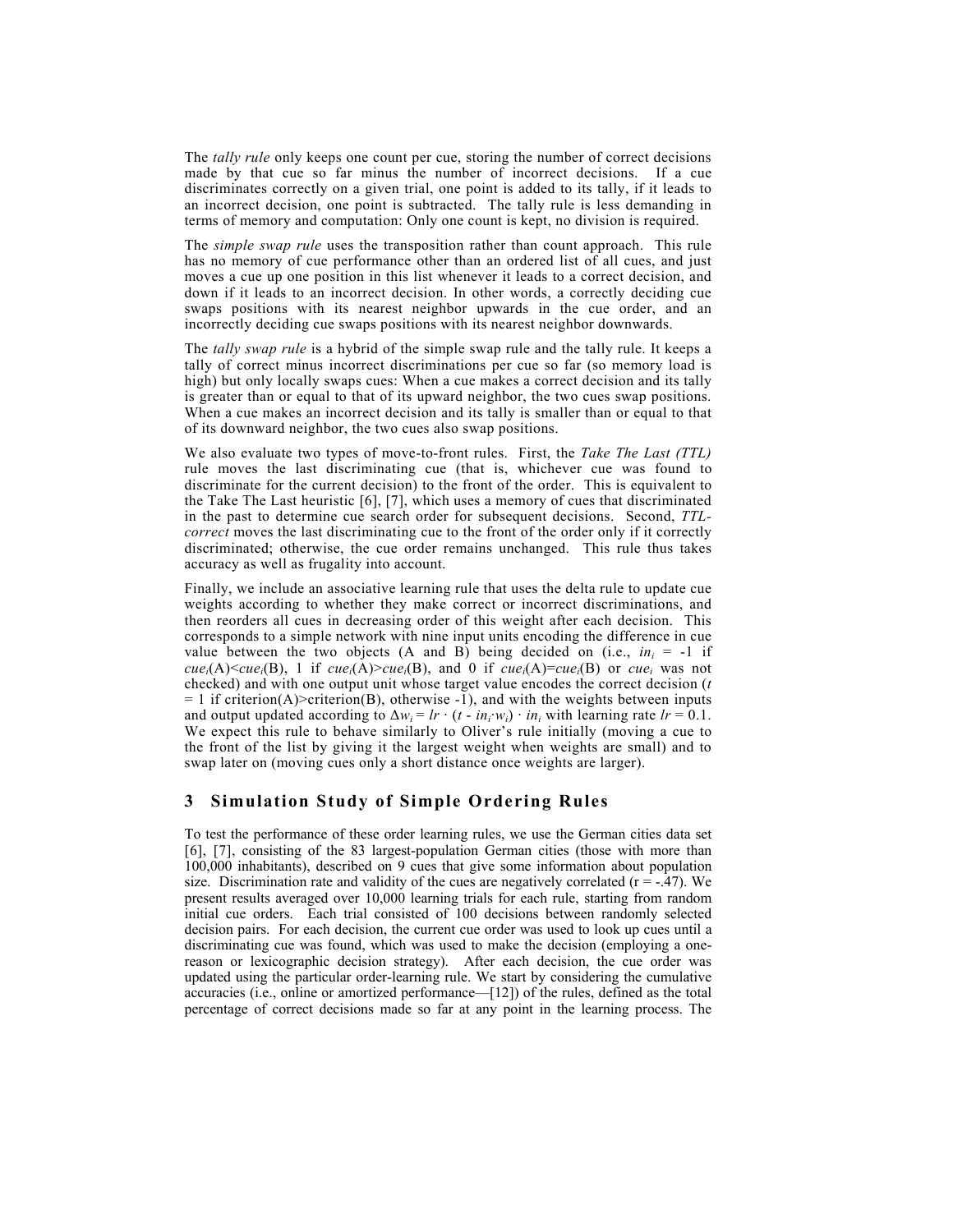contrasting measure of offline accuracy-how well the current learned cue order would do if it were applied to the entire test set—will be subsequently reported (see Figure 1).

For all but the move-to-front rules, cumulative accuracies soon rise above that of the Minimalist heuristic (proportion correct  $= .70$ ) which looks up cues in random order and thus serves as a lower benchmark. However, at least throughout the first 100 decisions, cumulative accuracies stay well below the (offline) accuracy that would be achieved by using TTB for all decisions (proportion correct = .74), looking up cues in the true order of their ecological validities. Except for the move-to-front rules, whose cumulative accuracies are very close to Minimalist (mean proportion correct in 100 decisions: TTL: .701; TTL-correct: .704), all learning rules perform on a surprisingly similar level, with less than one percentage point difference in favor of the most demanding rule (i.e., delta rule: .719) compared to the least (i.e., simple swap: .711; for comparison: tally swap: .715; tally: .716; validity learning rule: .719). Offline accuracies are slightly higher, again with the exception of the move to front rules (TTL: .699; TTL-correct: .702; simple swap: .714; tally swap: .719; tally: .721; validity learning rule: .724; delta rule: .725; see Figure 1). In longer runs (10,000 decisions) the validity learning rule is able to converge on TTB's accuracy, but the tally rule's performance changes little (to .73).



order learning rules order learning rules

Figure 1: Mean offline accuracy of Figure 2: Mean offline frugality of

All learning rules are, however, more *frugal* than TTB, and even more frugal than Minimalist, both in terms of online as well as offline frugality. Let us focus on their offline frugality (see Figure 2): On average, the rules look up fewer cues than Minimalist before reaching a decision. There is little difference between the associative rule, the tallying rules and the swapping rules (mean number of cues looked up in 100 decisions: delta rule: 3.20; validity learning rule: 3.21; tally: 3.01; tally swap: 3.04; simple swap: 3.13). Most frugal are the two move-to front rules (TTL-correct: 2.87; TTL: 2.83).

Consistent with this finding, all of the learning rules lead to cue orders that show positive correlations with the discrimination rate cue order (reaching the following values after 100 decisions: validity learning rule:  $r = .18$ ; tally:  $r = .29$ ; tally swap:  $r = .24$ ; simple swap:  $r = .18$ ; TTL-correct:  $r = .48$ ; TTL:  $r = .56$ ). This means that cues that often lead to discriminations are more likely to end up in the first positions of the order. This is especially true for the move-to-front rules. In contrast, the cue orders resulting from all learning rules but the validity learning rule do not correlate or correlate negatively with the validity cue order, and even the correlations of the cue orders resulting from the validity learning rule after 100 decisions only reach an average  $r = .12$ .

But why would the discrimination rates of cues exert more of a pull on cue order than validity, even when the validity learning rule is applied? As mentioned earlier, this is what we would expect for the move-to-front rules, but it was unexpected for the other rules. Part of the explanation comes from the fact that in the city data set we used for the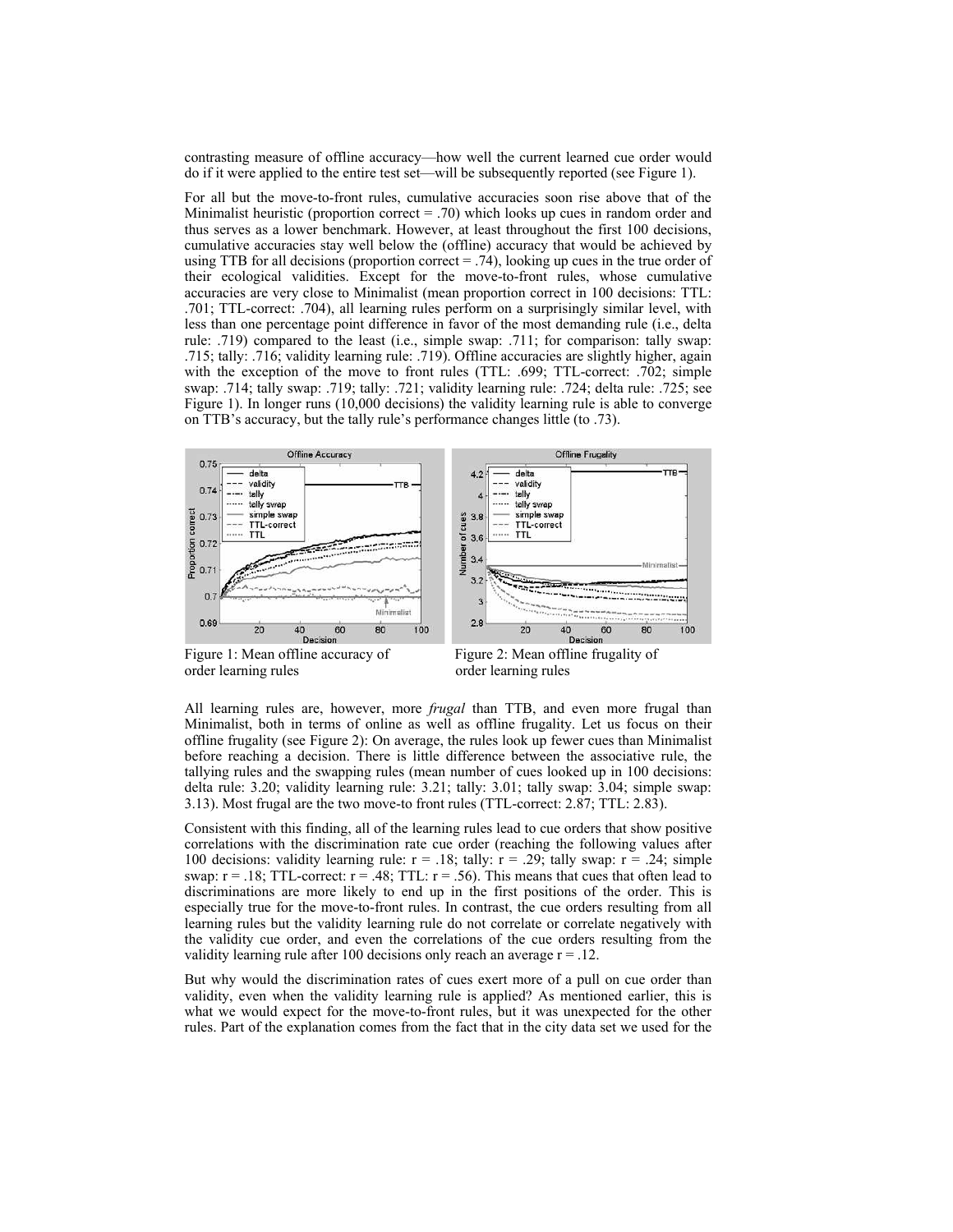simulations, validity and discrimination rate of cues are negatively correlated. Having a low discrimination rate means that a cue has little chance to be used and hence to demonstrate its high validity. Whatever learning rule is used, if such a cue is displaced downward to the lower end of the order by other cues, it may have few chances to escape to the higher ranks where it belongs. The problem is that when a decision pair is finally encountered for which that cue would lead to a correct decision, it is unlikely to be checked because other, more discriminating although less valid, cues are looked up before and already bring about a decision. Thus, because one-reason decision making is intertwined with the learning mechanism and so influences which cues can be learned about, what mainly makes a cue come early in the order is producing a high number of correct decisions and not so much a high *ratio* of correct discriminations to total discriminations regardless of base rates.

This argument indicates that performance may differ in environments where cue validities and discrimination rates correlate positively. We tested the learning rules on one such data set (r=.52) of mammal species life expectancies, predicted from 9 cues. It also differs from the cities environment with a greater difference between TTB's and Minimalist's performance (6.5 vs. 4 percentage points). In terms of offline accuracy, the validity learning rule now indeed more closely approaches TTB's accuracy after 100 decisions (.773 vs. .782)., The tally rule, in contrast, behaves very much as in the cities environment, reaching an accuracy of .752, halfway between TTB and Minimalist (accuracy =.716). Thus only some learning rules can profit from the positive correlation.

## 4 Discussion

Most of the simpler cue order learning rules we have proposed do not fall far behind a validity learning rule in accuracy, and although the move-to-front rules cannot beat the accuracy achieved if cues were selected randomly, they compensate for this failure by being highly frugal. Interestingly, the rules that do achieve higher accuracy than Minimalist also beat random cue selection in terms of frugality.

On the other hand, all rules, even the delta rule and the validity learning rule, stay below TTBís accuracy across a relatively high number of decisions. But often it is necessary to make good decisions without much experience. Therefore, learning rules should be preferred that quickly lead to orders with good performance. The relatively complex rules with relatively high memory requirement, i.e., the delta and the validity learning rule, but also the tally learning rule, more quickly rise in accuracy compared the rules with lower requirements. Especially the tally rule thus represents a good compromise between cost, correctness and psychological plausibility considerations.

Remember that the rules based on tallies assume full memory of all correct minus incorrect decisions made by a cue so far. But this does not make the rule implausible, at least from a psychological perspective, even though computer scientists were reluctant to adopt such counting approaches because of their extra memory requirements. There is considerable evidence that people are actually very good at remembering the frequencies of events. Hasher and Zacks [13] conclude from a wide range of studies that frequencies are encoded in an automatic way, implying that people are sensitive to this information without intention or special effort. Estes [14] pointed out the role frequencies play in decision making as a shortcut for probabilities. Further, the tally rule and the tally swap rule are comparatively simple, not having to keep track of base rates or perform divisions as does the validity rule. From the other side, the simple swap and move to front rules may not be much simpler, because storing a cue order may be about as demanding as storing a set of tallies. We have run experiments (reported elsewhere) in which indeed the tally swap rule best accounts for people's actual processes of ordering cues.

Our goal in this paper was to explore how well simple cue-ordering rules could work in conjunction with lexicographic decision strategies. This is important because it is